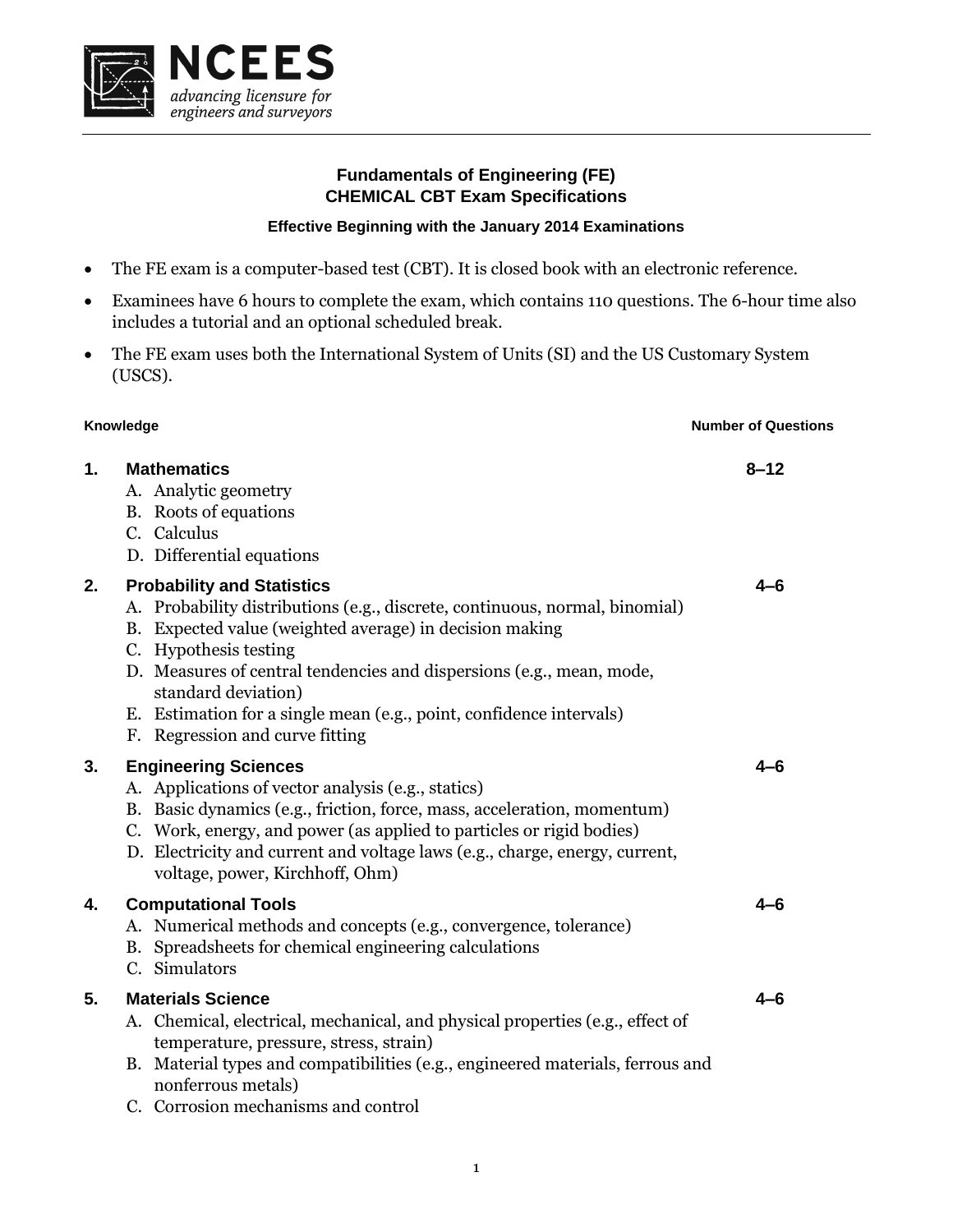| 6.  | <b>Chemistry</b>                                                                                                                                                                                                                                                                                                                                                                                                                                                                                                                                                                 | $8 - 12$ |
|-----|----------------------------------------------------------------------------------------------------------------------------------------------------------------------------------------------------------------------------------------------------------------------------------------------------------------------------------------------------------------------------------------------------------------------------------------------------------------------------------------------------------------------------------------------------------------------------------|----------|
|     | A. Inorganic chemistry (e.g., molarity, normality, molality, acids, bases,<br>redox reactions, valence, solubility product, pH, pK, electrochemistry,<br>periodic table)<br>B. Organic chemistry (e.g., nomenclature, structure, qualitative and                                                                                                                                                                                                                                                                                                                                 |          |
|     | quantitative analyses, balanced equations, reactions, synthesis,<br>basic biochemistry)                                                                                                                                                                                                                                                                                                                                                                                                                                                                                          |          |
| 7.  | <b>Fluid Mechanics/Dynamics</b><br>A. Fluid properties<br>B. Dimensionless numbers (e.g., Reynolds number)<br>C. Mechanical energy balance (e.g., pipes, valves, fittings, pressure<br>losses across packed beds, pipe networks)<br>D. Bernoulli equation (hydrostatic pressure, velocity head)<br>E. Laminar and turbulent flow<br>F. Flow measurement (e.g., orifices, Venturi meters)<br>G. Pumps, turbines, and compressors<br>H. Compressible flow and non-Newtonian fluids                                                                                                 | $8 - 12$ |
| 8.  | <b>Thermodynamics</b><br>A. Thermodynamic properties (e.g. specific volume, internal energy,<br>enthalpy, entropy, free energy)<br>B. Properties data and phase diagrams (e.g. steam tables, psychrometric<br>charts, T-s, P-h, x-y, T-x-y)<br>C. Thermodynamic laws (e.g., 1st law, 2nd law)<br>D. Thermodynamic processes (e.g., isothermal, adiabatic, isentropic)<br>E. Cyclic processes and efficiency (e.g., power, refrigeration, heat pump)<br>F. Phase equilibrium (e.g., fugacity, activity coefficient)<br>G. Chemical equilibrium<br>H. Heats of reaction and mixing | $8 - 12$ |
| 9.  | <b>Material/Energy Balances</b><br>A. Mass balance (steady and unsteady state)<br>B. Energy balance (steady and unsteady state)<br>C. Recycle/bypass processes<br>D. Reactive systems (e.g., combustion)                                                                                                                                                                                                                                                                                                                                                                         | $8 - 12$ |
| 10. | <b>Heat Transfer</b><br>A. Conductive heat transfer<br>B. Convective heat transfer (natural and forced)<br>C. Radiation heat transfer<br>D. Heat transfer coefficients (e.g., overall, local, fouling)<br>E. Heat transfer equipment, operation, and design (e.g., double pipe,<br>shell and tube, fouling, number of transfer units, log-mean temperature<br>difference, flow configuration)                                                                                                                                                                                    | 8–12     |
| 11. | <b>Mass Transfer and Separation</b><br>A. Molecular diffusion (e.g., steady and unsteady state, physical property<br>estimation)<br>B. Convective mass transfer (e.g., mass transfer coefficient, eddy diffusion)<br>C. Separation systems (e.g., distillation, absorption, extraction, membrane<br>processes)                                                                                                                                                                                                                                                                   | $8 - 12$ |